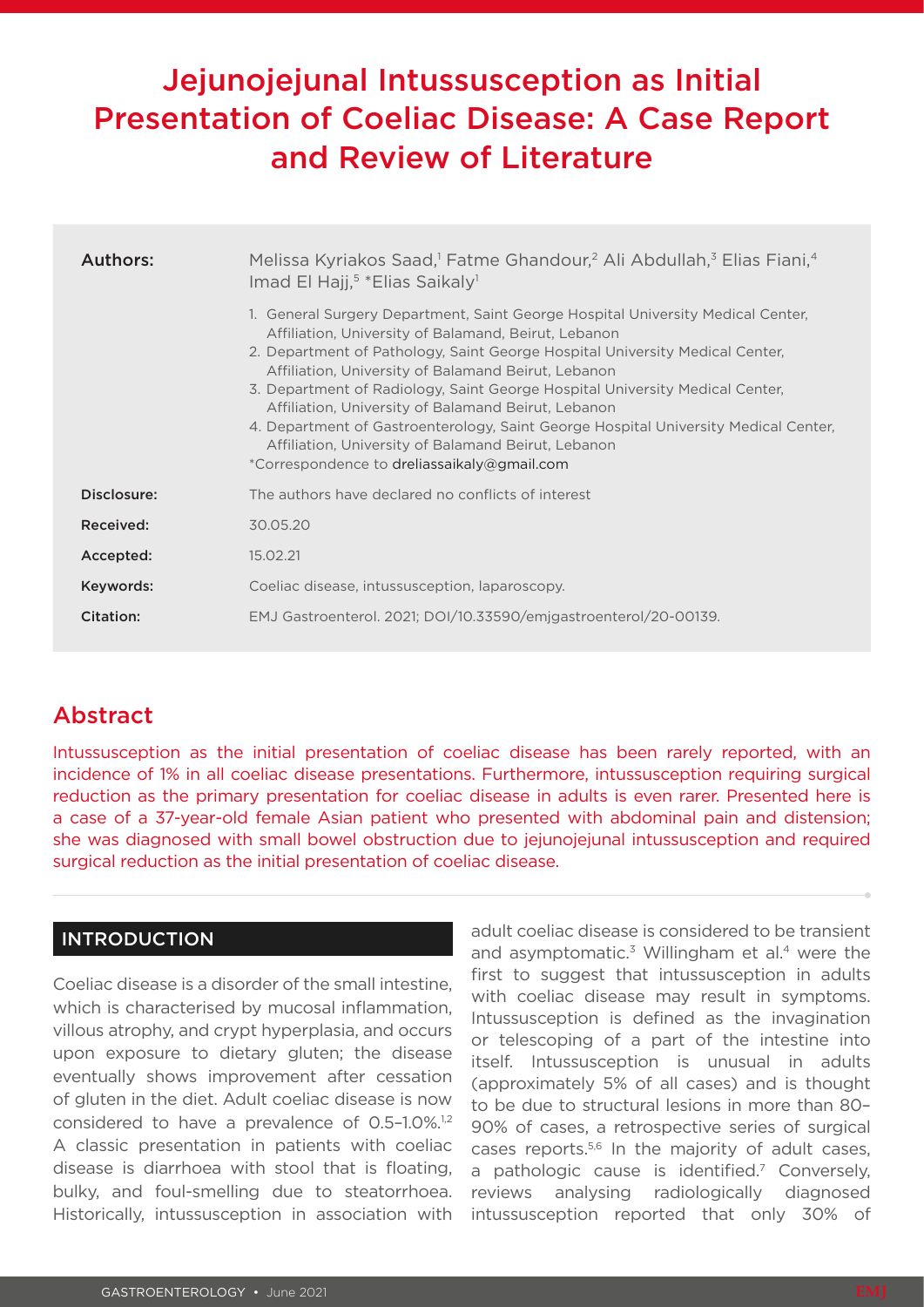patients had an identifiable lead point, while >50% were without one and were therefore considered to have idiopathic or non-lead intussusception.<sup>8,9</sup> Furthermore, the location of adult intussusception in surgical literature<sup>6,10</sup> and radiologic series<sup>5,9,11,12</sup> was found to be enteroenteric or ileocolic, with the majority of non-neoplastic cases being enteroenteric intussusception. Moreover, nonlead intussusceptions are mostly inflammatory in nature: pancreatitis, cholecystitis, appendicitis, Crohn's disease, cystic fibrosis, adhesions, scleroderma, and coeliac disease.<sup>5</sup> In the medical literature, a well-established relationship has been made between transient intussusception and known coeliac disease; however, intussusception requiring surgical reduction appearing as the primary presentation for coeliac disease in adults is a rare entity.

## CASE REPORT

#### Initial Presentation

A 37-year-old female Asian patient, with no previous medical or surgical history, presented with acute onset of diffuse abdominal pain associated with nausea, two episodes of vomiting, and increased abdominal girth for the past day, and the inability to pass any flatus for the past 12 hours. The patient denied fever, chills, change in bowel habits, history of diarrhoea, and weight loss, nor any previous episodes of similar complaints. On physical examination, the patient had tachycardia, with a pulse rate of 117 beats per minute, and her blood pressure was haemodynamically stable at 120/80 mm Hg. On abdominal examination there was abdominal distension, very faint bowel sounds, tenderness on deep palpation, and no rebound tenderness.

## Laboratory Findings

Laboratory work-up showed leukocytosis, with a white blood cell count of 15,000 cells/  $mm<sup>3</sup>$  and neutrophil shift with 80% neutrophils, and elevated inflammatory markers, with normal electrolytes, creatinine, amylase, and lactate dehydrogenase.

#### Imaging

Consequently, an abdominal and pelvic CT scan with intravenous contrast was performed, which showed jejunojejunal intussusception 6 cm in length with wall thickening (Figure 1); no lead point could be identified nor any signs of compromise in blood supply, and there was minimal free intraperitoneal fluid.



Figure 1: Abdominal and pelvic CT scan with intravenous contrast.

Target sign (blue arrow), extending 6 cm, suggests intussusception between ileo-ileal loops. There is prominent wall thickening of the intussuscepted bowel, measuring 11 mm in thickness with surrounding fat streaking.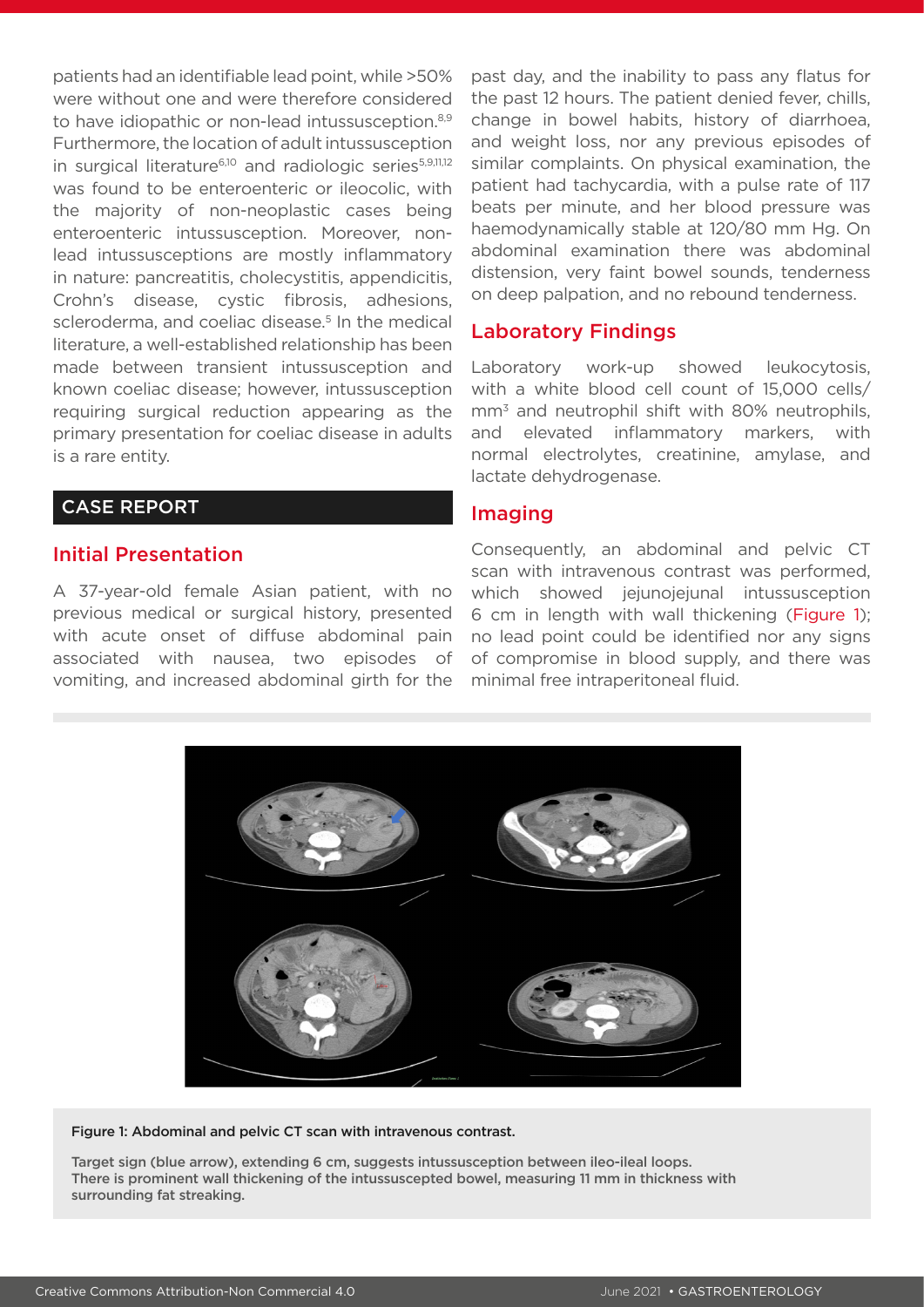Therefore, a nasogastric tube with a low pressure Gomco® suction machine (Allied, St Louis, Missouri, USA) was inserted. Due to the aforementioned, the patient was scheduled for diagnostic laparoscopy.

#### **Surgery**

In the operating theatre, the patient was given general anaesthesia, positioned in the modified lithotomy position with both hands adducted, and a urinary Foley catheter was inserted. A 10 mm trocar was inserted into the infraumbilical area and two additional 5 mm trocars were inserted into the left side of the abdomen under direct vision. The ileocaecal valve was identified and small bowel inspection was performed, starting at the ileocaecal valve until the ligament of Treitz was reached. The intussusception was identified (Figure 2A), which was reduced with no signs of ischaemia; however, the oedematous bowel wall was identified, with no tumourous growth detected.

#### Inpatient Stay and Further Analysis

The patient had a smooth in-hospital stay. Oral feeding resumed and flatulence passed on Day 1 post-surgery. The patient was discharged on Day 2 post-surgery. The patient also completed the necessary laboratory work-up (gastroscopy, colonoscopy, and possible capsule endoscopy) in order to identify the aetiology of intussusception. Further blood work-up showed increased levels of IgA and anti-transglutaminase, suggesting the diagnosis of coeliac disease. This was followed by a gastroscopy that showed scalloped duodenal mucosa, which too suggested the identification of coeliac disease. Duodenal biopsy showed mild to moderate villous atrophy (Figure 2B), increased intraepithelial leukocytosis (Figure 2C), and positive CD3 staining (Figure 2D). This led to the diagnosis of adult coeliac disease, with primary presentation of jejunojejunal intussusception requiring surgical reduction as the first manifestation.

#### Long-Term Follow-Up

The patient was started on a gluten-free diet. There was one reported episode of abdominal pain with transient intussusception, which was likely caused by non-adherence to the advised diet, 6 months post-diagnosis. Following this,

the patient lived 1-year symptom-free with strict adherence to a gluten-free diet.

#### **DISCUSSION**

Coeliac disease is a chronic, inflammatory disease of the small intestine, with an incidence in the general population of 1–2%.13,14 If undiagnosed and thereby untreated, the inflammation can lead to bowel wall oedema.<sup>15</sup> intestinal lymph node swelling,<sup>16</sup> dysmotility in the small intestine,<sup>16</sup> ulcers, and strictures in the small intestine,<sup>17</sup> all of which are predisposing factors for intussusception; therefore, patients with undiagnosed coeliac disease may present with intussusception. However, intussusception as the initial presentation leading to the diagnosis of coeliac disease has been rarely reported in the medical literature. Adult intussusception is a rare entity (5% of all cases) and is much more common in children,18 being the most common cause of bowel obstruction (whereas it is responsible for only approximately 1% of adult cases).<sup>10,19</sup> Three main aetiologies have been identified: idiopathic, benign, and malignant.<sup>20</sup> Among the widely available imaging modalities, CT scanning is a sensitive test for diagnosing adult intussusception.10,18,20 Furthermore, CT can further identify a lead point, the size of intussusception, detect vascular compromise, and predict the likelihood of self-resolution.<sup>12,21</sup> Although less sensitive than CT, ultrasound sonography has the ability to detect the pathognomonic target sign in some cases.<sup>18</sup> As a result, the more frequent use of cross-sectional imaging modalities in recent years has increased recognition of intussusceptions in adults.<sup>22</sup> With regards to the site of intussusception, enteroenteric intussusceptions account for the majority of cases in adults, although gastroenteric, ileocolic, and colocolonic intussusceptions can also occur.<sup>11</sup> A wide spectrum of symptoms are associated with adult presenting intussusception: nonspecific abdominal pain, nausea, vomiting, change in bowel habits, abdominal distension, haematochezia, and surgical abdomen when venous blood flow is compromised followed by arterial compromise, making the diagnosis a challenge. However, intussusception as the initial manifestation of coeliac disease in adults is rare, and even rarer is intussusception requiring surgical reduction as the primary presentation.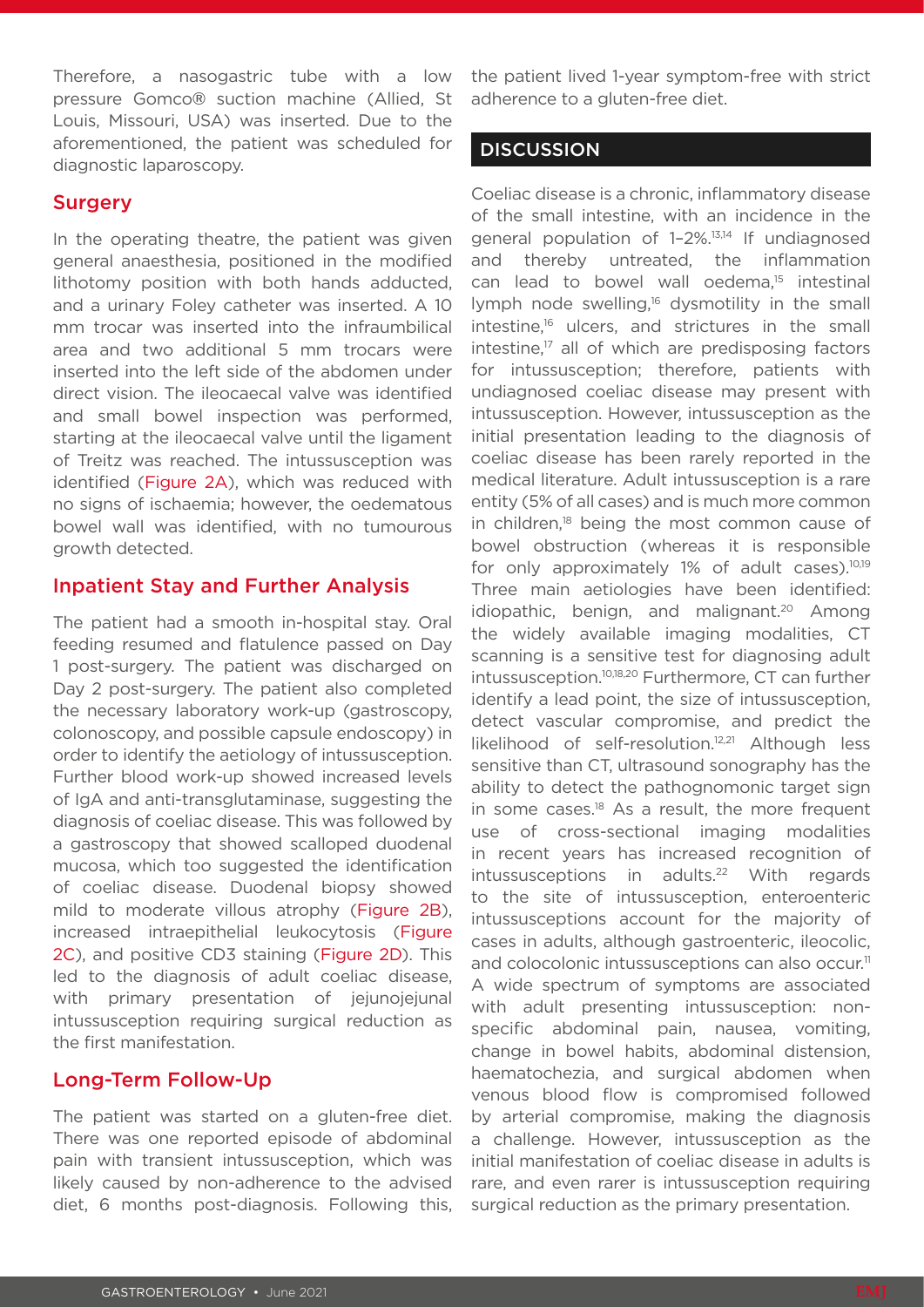



Figure 2A Figure 2B



Figure 2C Figure 2D



#### Figure 2: Intraoperative findings and histologic appearance.

A) Intra-operative picture of the intussuscepted bowel loop, with no signs of ischaemia or necrosis noted; **B)** section of duodenum showing mild to moderate villous atrophy; C) increased intraepithelial lymphocytosis; D) CD3 immunohistochemistry stain confirming the increase in intraepithelial lymphocytes.

Only nine cases in the medical literature have reported intussusception as the initial presentation for coeliac disease (Table 1).

On the other hand, Warshauer et al.<sup>11</sup> suggested that transient intussusception of the small intestine be advocated as the sole finding in coeliac disease diagnosis, most likely due to intestinal motility disorders. Historically, surgical treatment was argued to be universally appropriate for adult intussusceptions; however, recent literature suggests that a more selective approach is warranted, whereby intussusception usually remits spontaneously in the majority of cases and surgery is deemed necessary only in a small subset of patients. Indeed, Lvoff et al.<sup>20</sup> in an analysis of 37 cases of adult intussusception identified by CT, found a significant difference

between the length of the intussusception between surgically and conservatively managed cases, with a length of <3.5 cm likely to be self-limiting. In general, recent studies favour a conservative approach to cases of adult intussusception, where the probability of malignancy, lead point, and ischaemia are low and the likelihood of spontaneous resolution is high. However, in patients presenting with recurrent intussusceptions, a diagnosis of inflammatory bowel disease or coeliac disease must be ruled out. Nonetheless, coeliac disease must be taken into consideration in cases of unexplained intussusception in adult patients, allowing for early diagnosis and hence early treatment to decrease the morbidity and mortality associated with delayed diagnosis.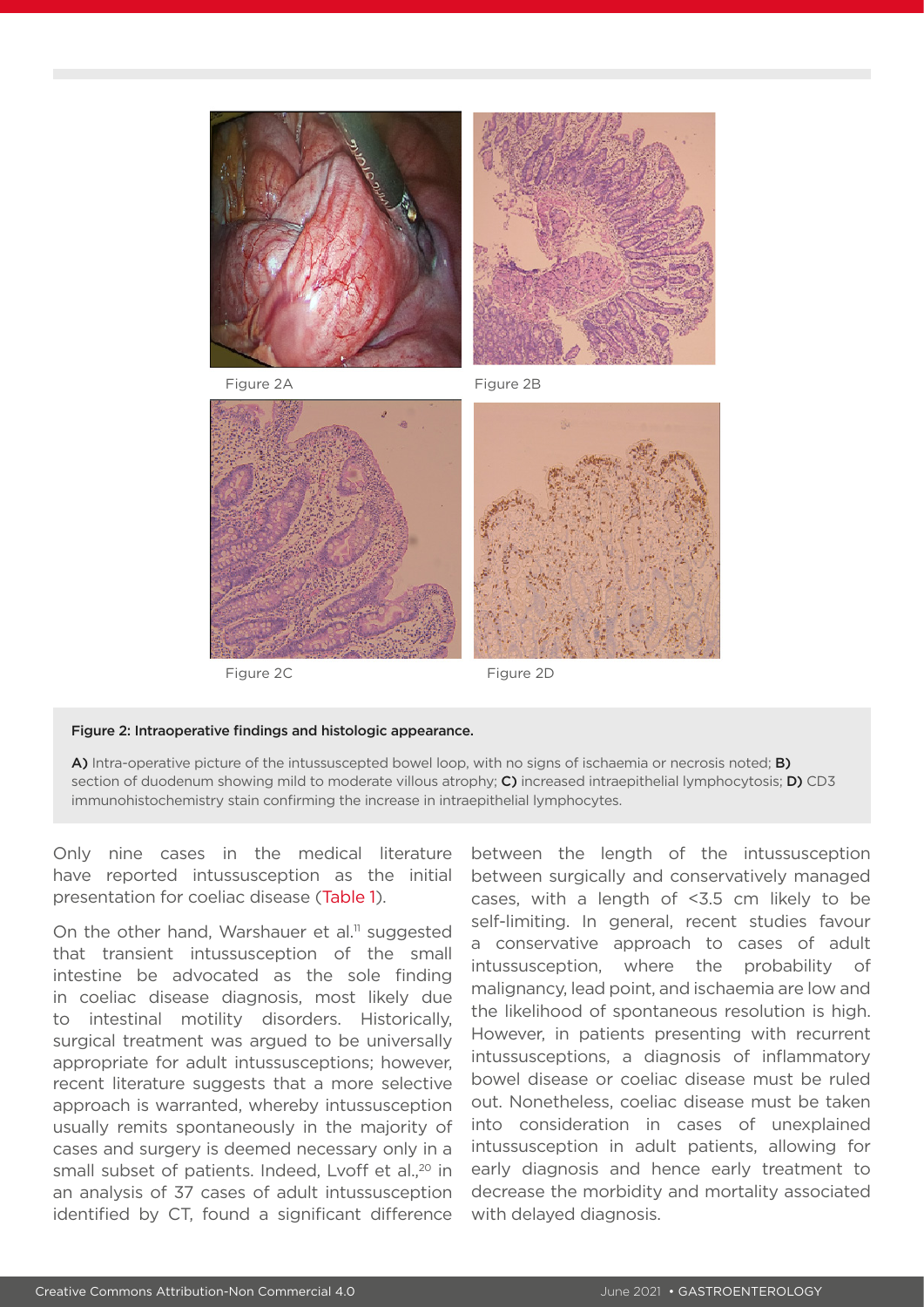#### Table 1: Previously reported cases of coeliac disease with intussusception as the initial presentation.

| Reference                                                   | Age/<br>sex | <b>Clinical</b><br>presentation                                                           | <b>Site</b>                                                                   | Management                                         | CD diagnosis:<br>later versus<br>concomitant | Follow-up                                                                                                                                                          |
|-------------------------------------------------------------|-------------|-------------------------------------------------------------------------------------------|-------------------------------------------------------------------------------|----------------------------------------------------|----------------------------------------------|--------------------------------------------------------------------------------------------------------------------------------------------------------------------|
| Dodds et al., <sup>23</sup><br>2008                         | 45/F        | Abdominal<br>pain, distension,<br><b>SBO</b>                                              | Double<br>intussusception:<br>distal ileo-ileal,<br>distal jejuno-<br>jejunal | Surgical<br>reduction                              | Later                                        | Few days post-<br>op recurrence of 3<br>intussusception: radiologic<br>reduction<br>No recurrence at 1 year after<br>diagnosis: gluten-free diet                   |
| Quera et al., <sup>24</sup><br>2010                         | 49/F        | Abdominal<br>distension, SBO                                                              | Jejuno-jejunal                                                                | Conservative                                       | Later                                        | No recurrence on gluten-<br>free diet                                                                                                                              |
| Malamut,<br>Cellier <sup>25</sup> 2010                      | 38/F        | Abdominal<br>pain,<br>weight loss,<br>intermittent,<br>diarrhoea<br>lasting >12<br>months | N/A                                                                           | Laparotomy<br>(intra-<br>operative<br>enteroscopy) | Concomitant                                  | Recurrence of<br>intussusception: manual<br>reduction<br>No recurrence up to 18<br>months post-op on gluten-<br>free diet                                          |
| Grados et al., <sup>26</sup><br>2011                        | 41/M        | Right-sided<br>iliac fossa<br>abdominal pain,<br>weight loss<br>(BMI: 17)                 | US: Ileo-ileal<br>CT: resolved<br>spontaneously                               | Laparotomy                                         | Later (on<br>same<br>admission)              | Recurrence after 4 months<br>due to non-compliance<br>to gluten-free diet:<br>spontaneous reduction<br>Currently on close<br>surveillance with gluten-free<br>diet |
| López<br>Redondo et<br>al., <sup>27</sup> 2012              | 50/M        | Transient<br>episodes of<br>abdominal pain,<br>weight loss                                | Jejuno-jejunal +<br>ileo-ileal                                                | Conservative                                       | Concomitant                                  | No recurrence on gluten-<br>free diet                                                                                                                              |
| López<br>Redondo et<br>al., <sup>27</sup> 2012              | 32/F        | Diarrhoea,<br>anaemia,<br>weight loss                                                     | Ileo-ileal                                                                    | Conservative                                       | Concomitant                                  | No recurrence on gluten-<br>free diet                                                                                                                              |
| López<br>Redondo et<br>al., <sup>27</sup> 2012              | 31/F        | Abdominal<br>pain, diarrhoea,<br>weight loss,<br>anaemia                                  | Jejuno-jejunal                                                                | Conservative                                       | Concomitant                                  | No recurrence on gluten-<br>free diet                                                                                                                              |
| Mitchell et<br>al., <sup>28</sup> 2014                      | 39/F        | Weight loss,<br>epigastric<br>discomfort,<br>nausea,<br>vomiting                          | Jejunojejunal<br>intussusceptions<br>x3                                       | Laparotomy                                         | Later (on<br>same<br>admission)              | No recurrence on gluten-<br>free diet                                                                                                                              |
| Pérez-<br>Cuadrado-<br>Robles et al., <sup>29</sup><br>2015 | 31/F        | Chronic<br>anaemia,<br>abdominal pain                                                     | Jejuno-jejunal                                                                | Conservative                                       | Later (on<br>same<br>admission)              | N/A                                                                                                                                                                |
| Saad et<br>al., 2021<br>(presented<br>case)                 | 37/F        | Abdominal<br>pain,<br>obstipation,<br>SBO                                                 | Jejuno-jejunal                                                                | Laparoscopic<br>surgical<br>reduction              | Later (1 week<br>post-op)                    | Recurrence at 6 months<br>post-op due to non-<br>compliance with gluten-free<br>diet<br>No recurrence after                                                        |
|                                                             |             |                                                                                           |                                                                               |                                                    |                                              | compliance to gluten-free<br>diet                                                                                                                                  |

CD: coeliac disease; F: female; M: male; N/A: not available; post-op: post-operatively; SBO: small bowel obstruction; US: ultrasound.